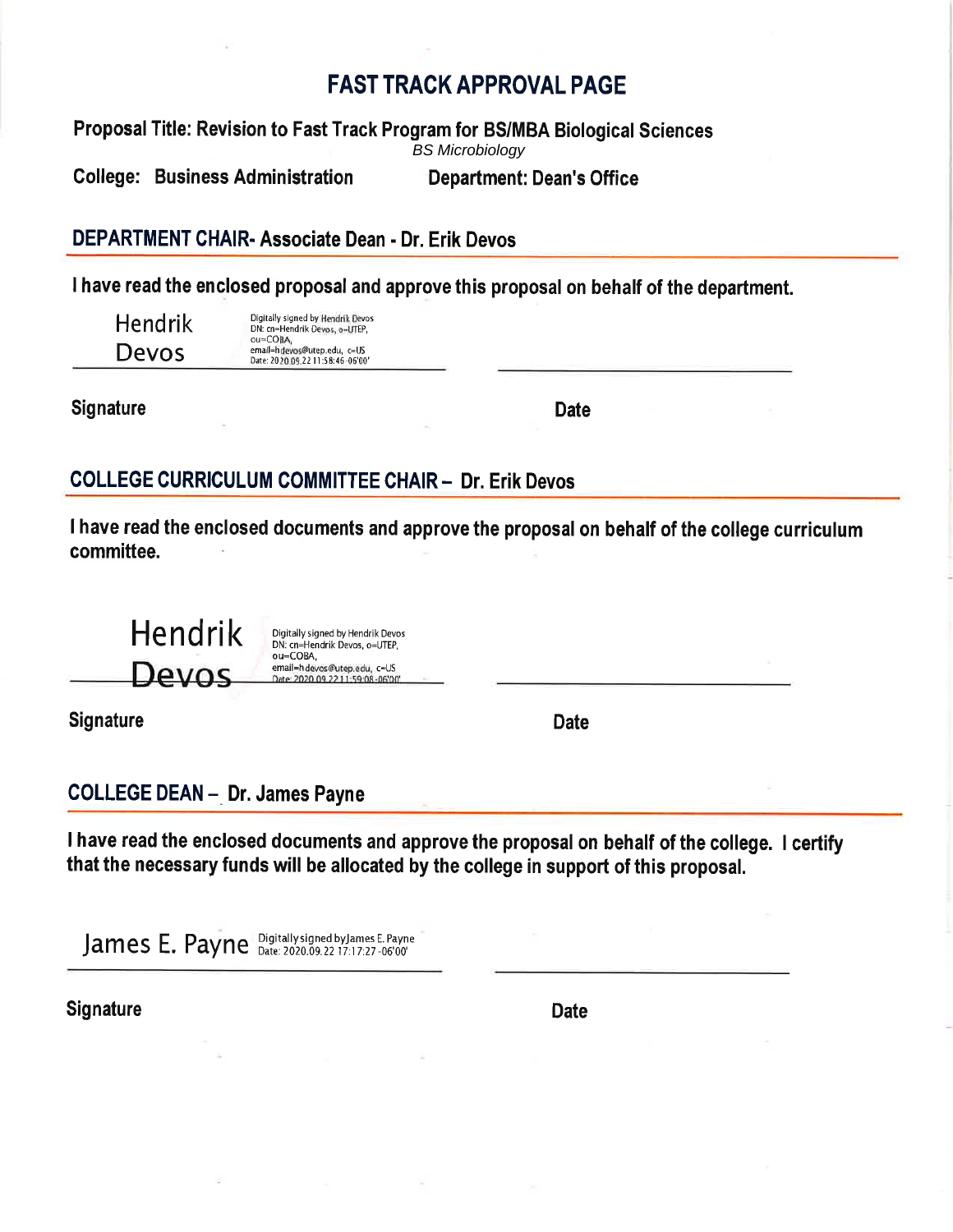**College: Science** 

**Department: Biological Sciences** 

### **DEPARTMENT CHAIR- Dr. Bruce Cushing**

I have read the enclosed proposal and approve this proposal on behalf of the department.

Bruce S. Cushing

Digitally signed by Bruce S. Cushing<br>DN: cm-Rinxe S. Cushing, or University of Texas at El Paso<br>ou=Biological Sciences, email chrushing@utep.edu, c=US<br>Date: 2020.10.05 11:47:01-06:00'

**Signature** 

**Date** 

## **COLLEGE CURRICULUM COMMITTEE CHAIR - Dr. Nancy Marcus**

I have read the enclosed documents and approve the proposal on behalf of the college curriculum committee.

Nancy Marcus

9-22-2020

**Signature** 

**Date** 

**COLLEGE DEAN - Dr. Robert Kirken** 

I have read the enclosed documents and approve the proposal on behalf of the college. I certify that the necessary funds will be allocated by the college in support of this proposal.

 $10/5/20$ 

**Signature** 

**Date**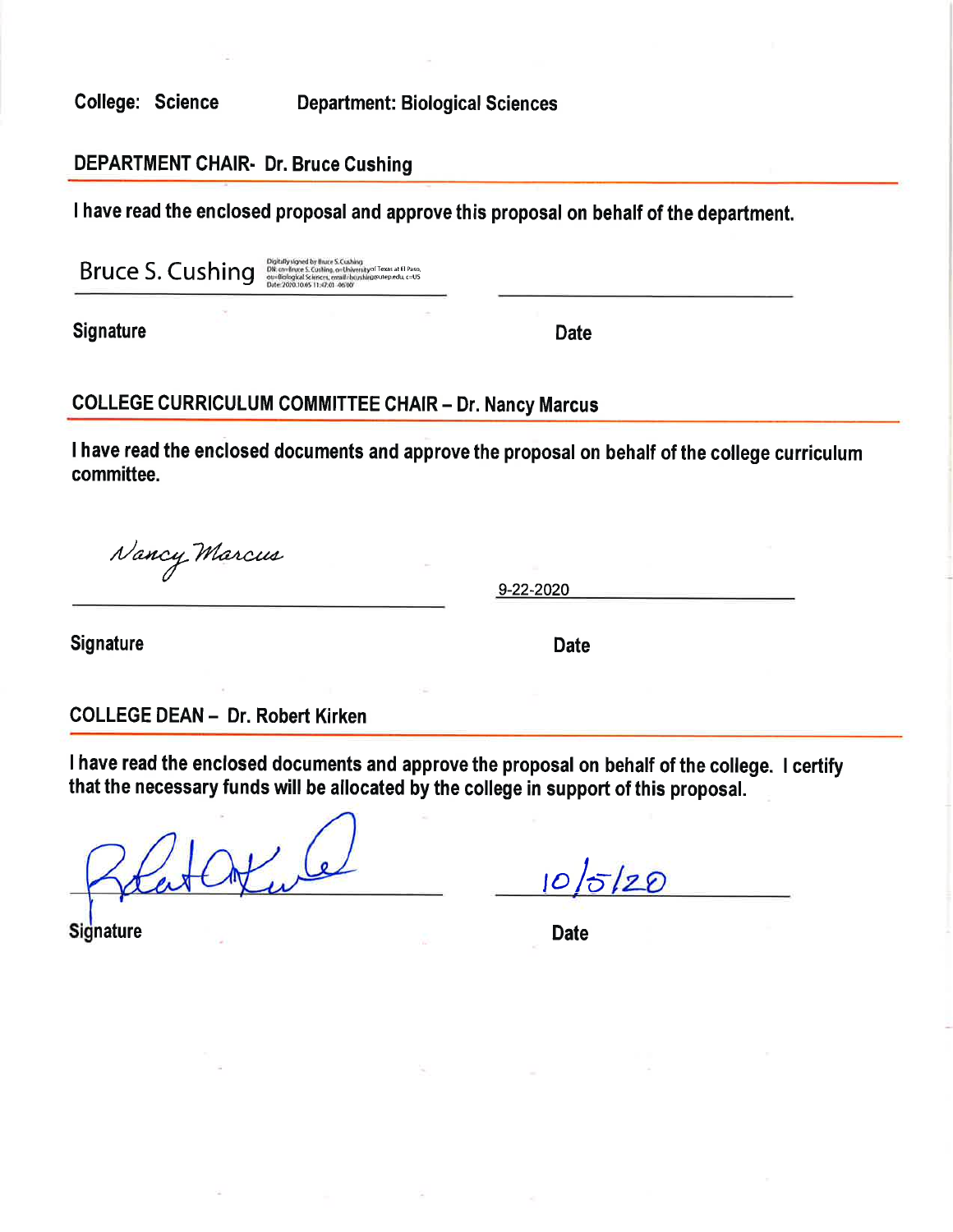#### **Curriculum Change Memo**

| Date:    | September 1, 2020                                                                                                          |
|----------|----------------------------------------------------------------------------------------------------------------------------|
| From:    | Laura M. Uribarri, Asst. Dean, COBA                                                                                        |
| Through: | Dr. Bruce Cushing, Chair, Department of Biological Sciences<br>Dr. Erik Devos, Assoc. Dean and Chair, MBA Policy Committee |
| Through: | Dr. Robert Kirken, Dean, COS<br>Dr. James Payne, Dean COBA                                                                 |
| To:      | Dr. Aaron Velasco, Chair, Graduate Council<br>Dr. Art Duvall, Chair, Undergraduate Curriculum Committee                    |
| Subject: | Revision to Fast Track Program for BS in Microbiology/MBA                                                                  |

The College of Science and the College of Business Administration seek approval to update the fast-track program for undergraduate students pursuing a BS in Microbiology who are also interested in pursuing a Master of Business Administration Degree. **Specifically, this proposal revises the Master of Business Administration core courses in accordance with the new 36 credit hour degree plan.**

Admission requirements and dually counted hours remain the same: BS students would be required to have a 3.3 cumulative GPA and 90 credit hours in order to apply for admission to the MBA program. BS/MBA fast-track students would be allowed to take 9 credit hours of MBA core coursework which would count dually toward the BS elective requirements and the MBA core requirements. Students are required to earn a grade of "B" or higher in order for MBA credits to count dually toward the BS and MBA. The table below illustrates the revised MBA core courses which could count dually.

| MBA core courses eligible for fast-track dual credit |  |  |
|------------------------------------------------------|--|--|
| MGMT 5311 - Organizational Management Seminar        |  |  |
| MKT 5311 - Marketing Management                      |  |  |
| QMB 5311 - Quantitative Methods in Business          |  |  |
| BLAW 5306 - Business Law and Ethics                  |  |  |
| FIN 5311 - Financial Management                      |  |  |
| <b>ECON 5311 - Managerial Economics</b>              |  |  |
| OSCM 5308 - Concepts of Production Management        |  |  |
| ACCT 5304 - Accounting Analysis                      |  |  |